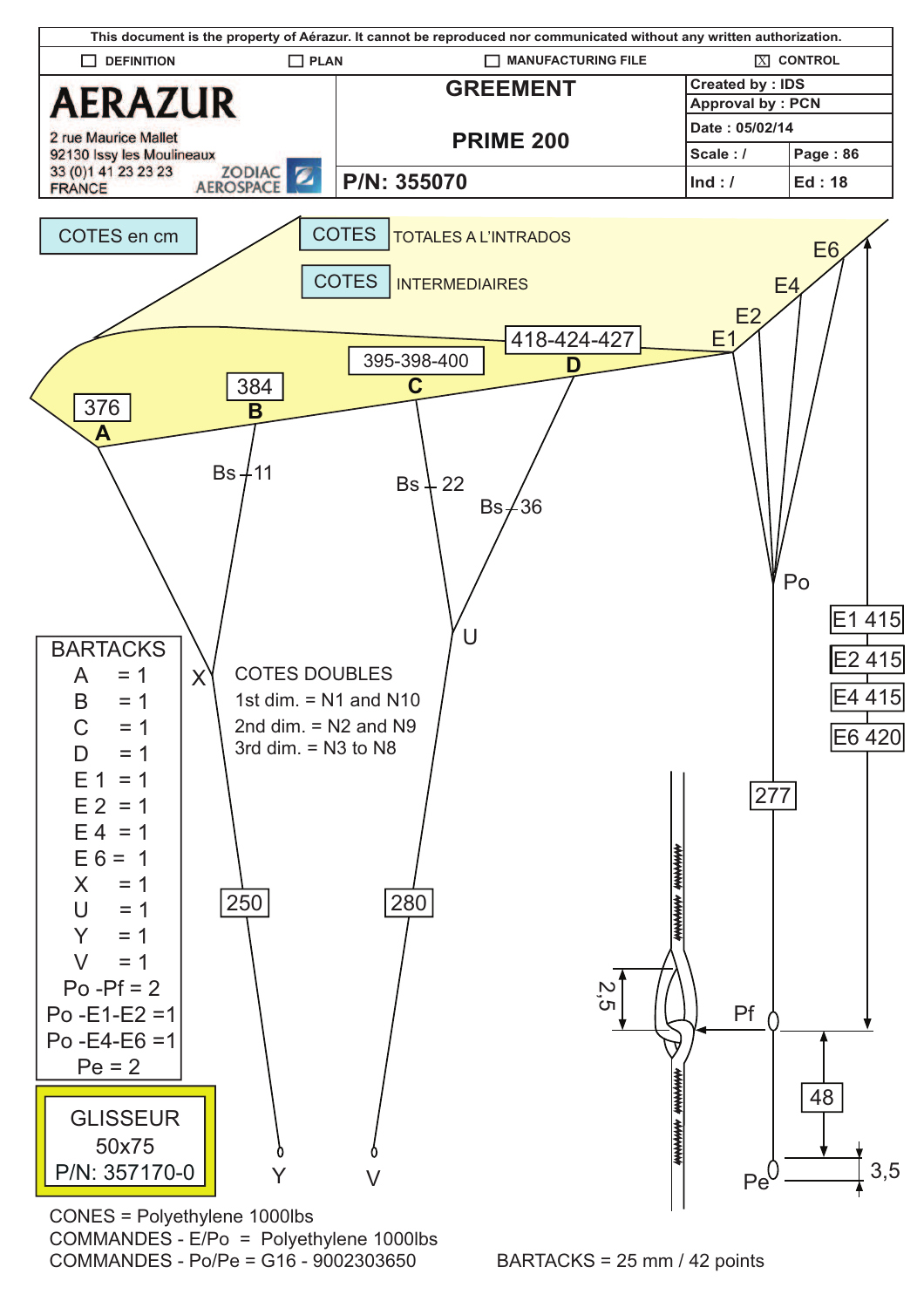

CONES = Polyethylene 1000lbs COMMANDES - E/Po = Polyethylene 1000lbs COMMANDES - Po/Pe = G16 - 9002303650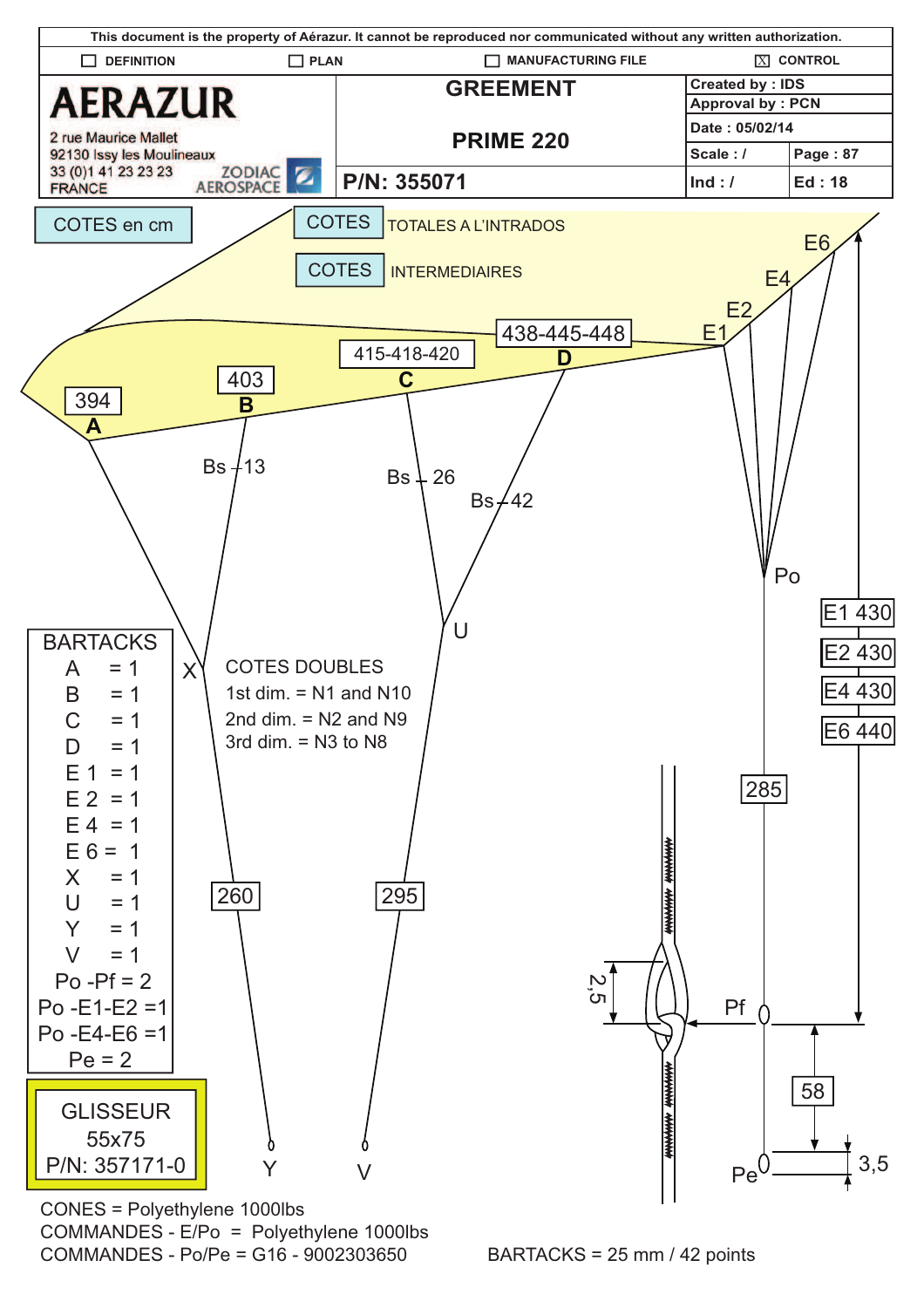

CONES = Polyethylene 1000lbs COMMANDES - E/Po = Polyethylene 1000lbs COMMANDES - Po/Pe = G16 - 9002303650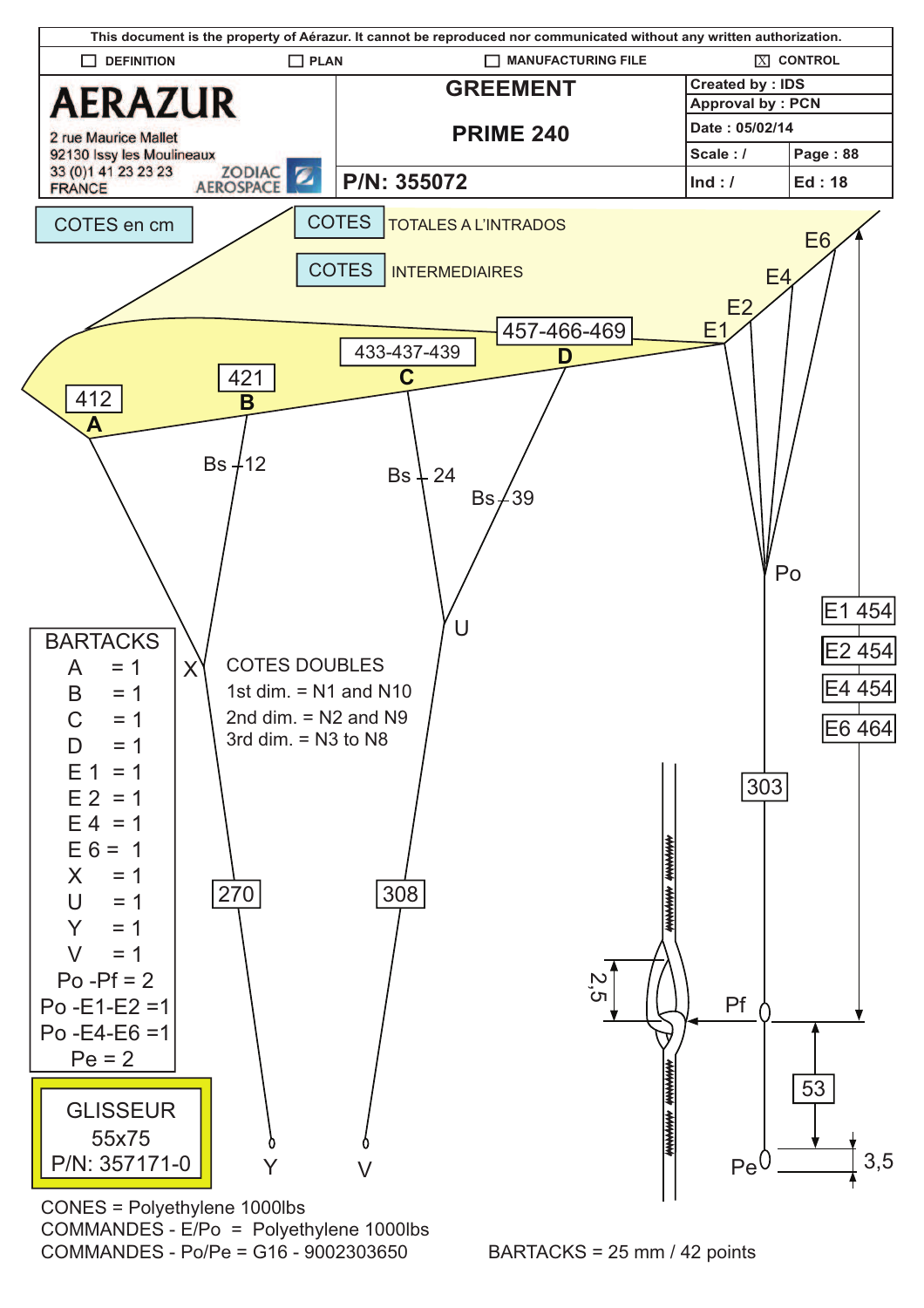

CONES = Polyethylene 1000lbs COMMANDES - E/Po = Polyethylene 1000lbs  $COMMANDFS - Po/Pe = G16 - 9002303650$